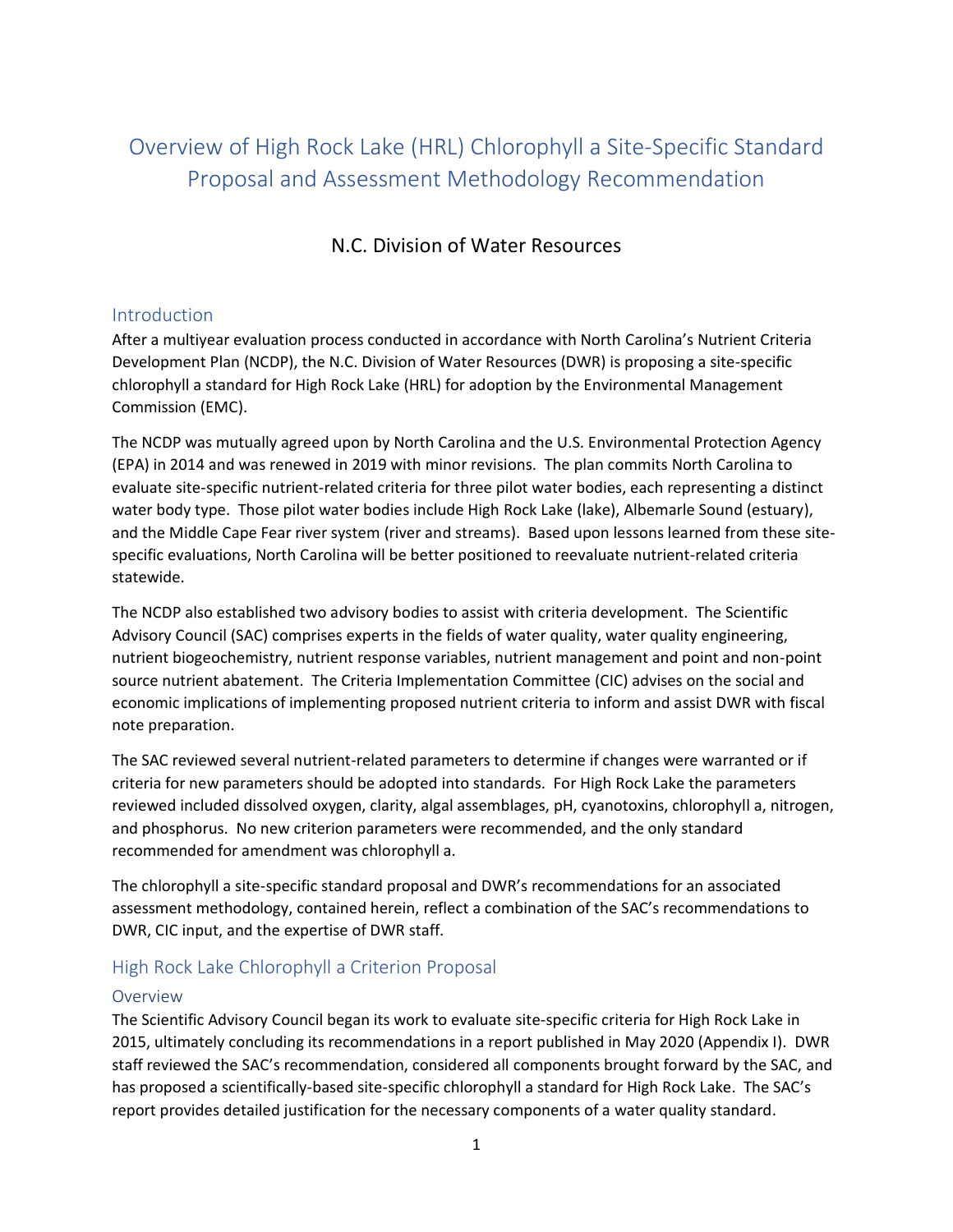DWR has carried forward the SAC's chlorophyll a standard proposal with a magnitude of 35 ug/L and a seasonal duration, calculated as a geometric mean (or geomean). The DWR recommendation includes the spatial extent and depth to which the site-specific standard would apply within a waterbody and identifies the waterbodies to which the proposed site-specific standard would be applicable, as is required. The proposed language, to amend 15A NCAC 02B .0211(4), is as follows:

(4) Chlorophyll a (corrected): except as specified in Sub-Item (a) of this Item, not greater than 40 ug/l for lakes, reservoirs, and other waters subject to growths of macroscopic or microscopic vegetation not designated as trout waters, and not greater than 15 ug/l for lakes, reservoirs, and other waters subject to growths of macroscopic or microscopic vegetation designated as trout waters (not applicable to lakes or reservoirs less than 10 acres in surface area). The Commission or its designee may prohibit or limit any discharge of waste into surface waters if the surface waters experience or the discharge would result in growths of microscopic or macroscopic vegetation such that the standards established pursuant to this Rule would be violated or the intended best usage of the waters would be impaired;

(a) Site-specific High Rock Lake Reservoir [Index Numbers 12-(108.5), 12-(114), 12-117-(1), 12- 117-(3), and 12-118.5] Chlorophyll a (corrected): not greater than a growing season geometric mean of 35 ug/L in the photic zone based on samples collected in a minimum of five different months during the growing season. For the purpose of this Sub-Item, the growing season is April 1 through October 31 and the photic zone is represented by a composite sample taken from the water surface down to twice the measured Secchi depth. Chlorophyll a shall not occur in amounts that result in an adverse impact as defined in 15A NCAC 02H .1002.<sup>1</sup>

DWR's recommendations adopt the SAC's recommendation with some pragmatic adjustments based on CIC and DWR input. Specifically, DWR has recommended refinements regarding three issues: supplemental narrative standard language, applicability of the proposed standard in shallow waters, and an exceedance frequency. Table 1 below provides a comparison of SAC and DWR recommendations.

<sup>1</sup> Adverse impact, as defined in 15A NCAC 02H .1002, means a detrimental effect upon water quality or best usages, including a violation of water quality standards, caused by or contributed to by a discharge or loading of a pollutant or pollutants.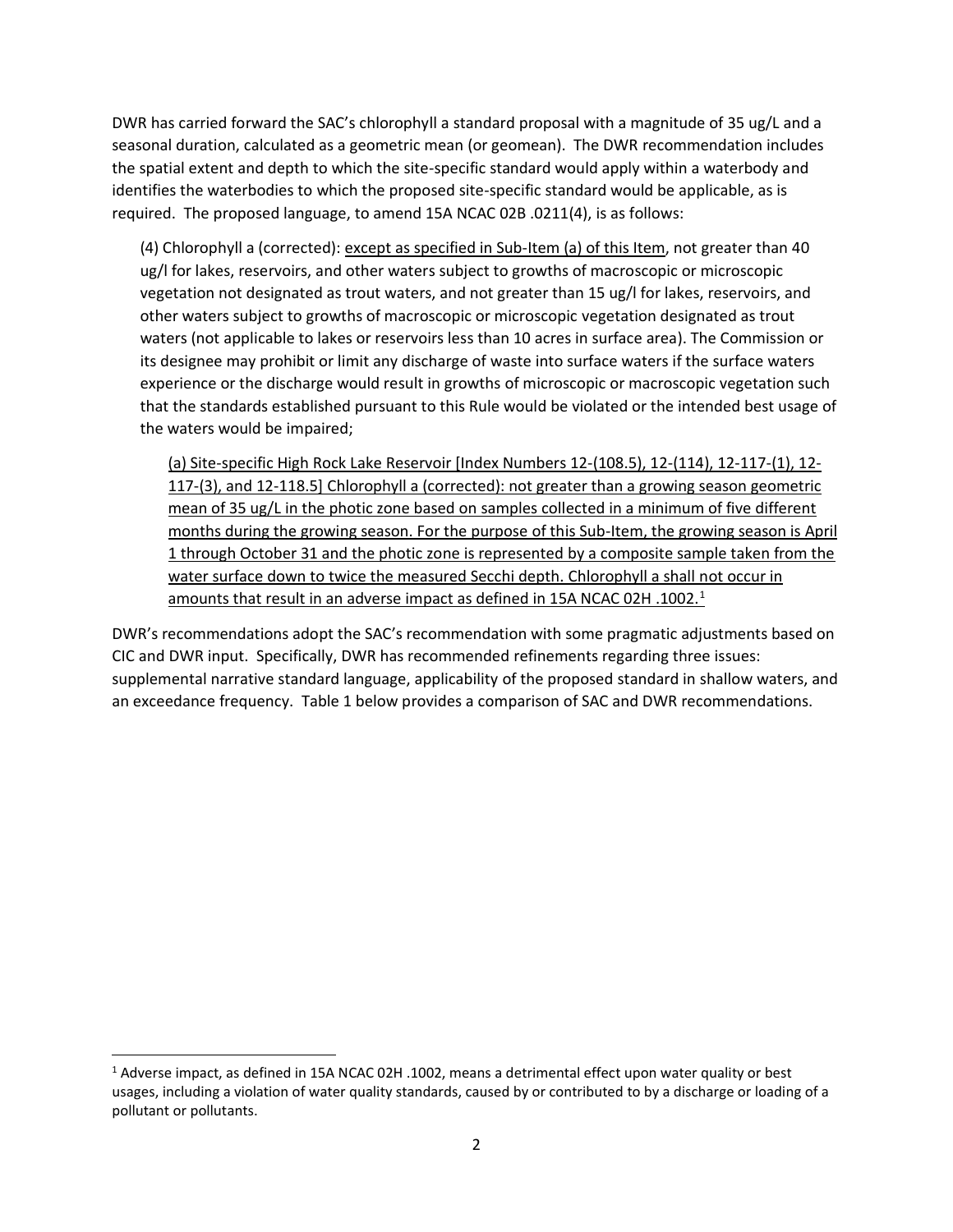| Component                      | <b>SAC</b>                                                   | <b>SAC Notes on Selection</b>                                                                                                                                                                                                                | <b>DWR</b>                                                                                                                                                             | <b>DWR Notes on Selection</b>                                                                                                                                                                                                                                                                                                                                                                                                         |
|--------------------------------|--------------------------------------------------------------|----------------------------------------------------------------------------------------------------------------------------------------------------------------------------------------------------------------------------------------------|------------------------------------------------------------------------------------------------------------------------------------------------------------------------|---------------------------------------------------------------------------------------------------------------------------------------------------------------------------------------------------------------------------------------------------------------------------------------------------------------------------------------------------------------------------------------------------------------------------------------|
|                                | Recommendation                                               |                                                                                                                                                                                                                                              | Recommendation                                                                                                                                                         |                                                                                                                                                                                                                                                                                                                                                                                                                                       |
| Magnitude                      | 35 ug/L                                                      | Selected from a range<br>of chlorophyll a<br>concentrations deemed<br>to be protective of HRL<br>designated uses.                                                                                                                            | Same                                                                                                                                                                   | Selection of 35 ug/L derived<br>by SAC from a station by<br>station analysis deemed to be<br>protective of HRL designated<br>uses.                                                                                                                                                                                                                                                                                                    |
| Period/                        | Seasonal                                                     | Calculated geomean                                                                                                                                                                                                                           | Same                                                                                                                                                                   | None                                                                                                                                                                                                                                                                                                                                                                                                                                  |
| Duration                       | Geomean                                                      | based on all data from<br>growing season.                                                                                                                                                                                                    |                                                                                                                                                                        |                                                                                                                                                                                                                                                                                                                                                                                                                                       |
| Growing<br>Season/<br>Duration | April-October                                                | Include samples<br>collected in at least five<br>different growing<br>season months for<br>each year of data<br>included in the<br>analysis.                                                                                                 | Same                                                                                                                                                                   | None                                                                                                                                                                                                                                                                                                                                                                                                                                  |
| Frequency                      | Maximum<br>Exceedance<br>Frequency of one-<br>in-three years | Compute the geometric<br>mean for each year of<br>individual data and<br>apply a frequency<br>component of not<br>more than one<br>exceedance out of<br>three years of data.                                                                 | The frequency<br>component is a<br>"shall not exceed"<br>value. A<br>minimum dataset<br>of two seasonal<br>geometric means<br>is needed for<br>assessment<br>purposes. | Acknowledges year-to-year<br>variability in chlorophyll a<br>concentrations and the need<br>for more than one year of<br>exceedance before making an<br>assessment decision.<br>Requiring consistent results<br>based on data from two or<br>more growing seasons for<br>listing or delisting will provide<br>greater certainty that the<br>"shall not exceed" standard is<br>indeed impaired or no longer<br>impaired, respectively. |
| Spatial<br>Considerations      | Open Waters                                                  | Photic zone composite<br>based on twice the<br>Secchi depth; shallow<br>waters and isolated<br>coves exempt from<br>numeric criteria; all<br>data within each<br>assessment unit would<br>be incorporated into<br>the calculated<br>geomean. | All waters within<br>the associated<br>index numbers<br>$(12-(108.5), 12-$<br>$(114)$ , 12-117- $(1)$ ,<br>12-117-(3), and<br>$12-118.5$ ).                            | Same as SAC<br>recommendation except no<br>shallow water/isolated coves<br>exemption. Station by station<br>assessment consistent with<br>methodology used to develop<br>the 35 ug/L geometric mean.                                                                                                                                                                                                                                  |

*Table 1: SAC and DWR chlorophyll a criterion and assessment recommendations.*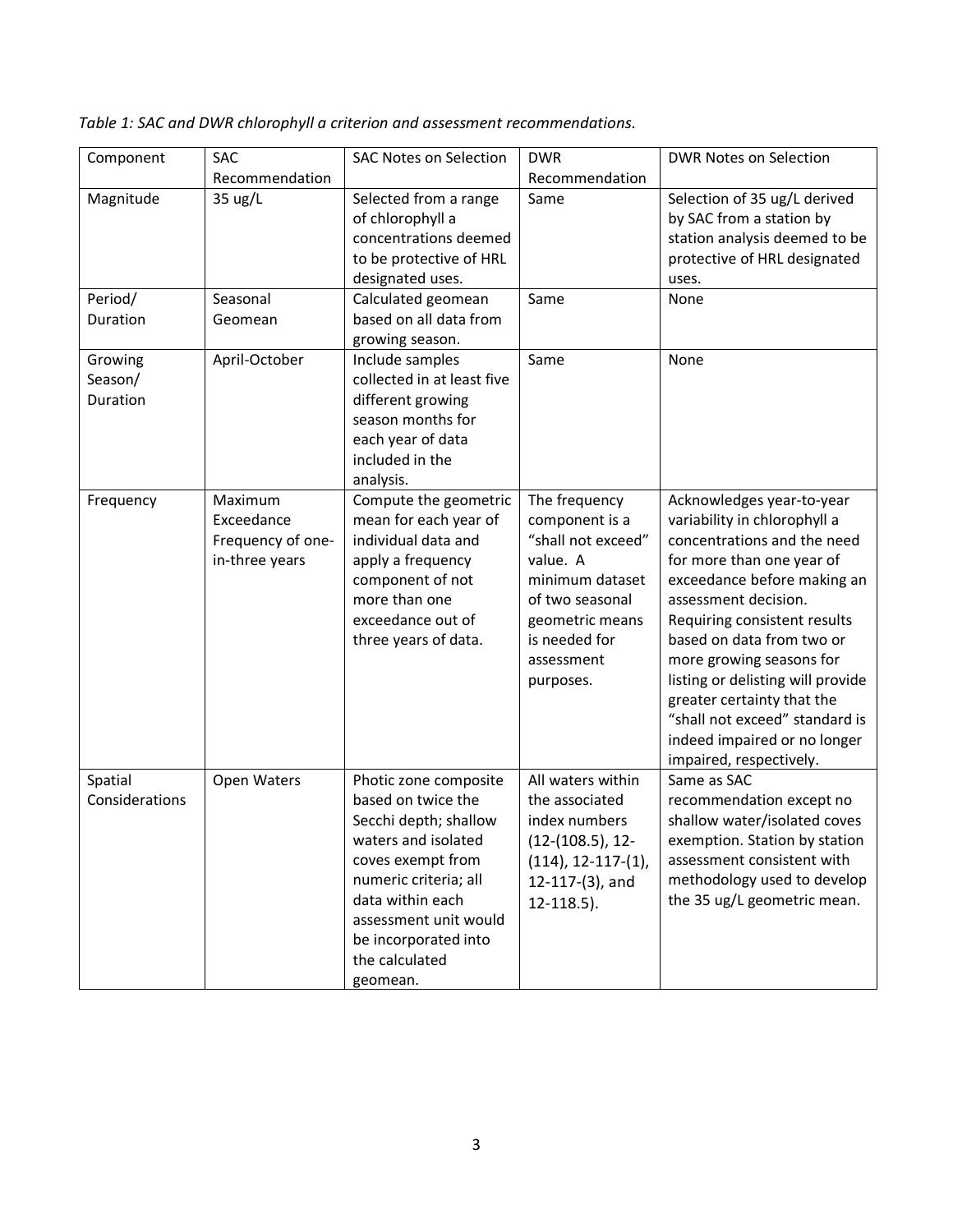#### Narrative Criterion

The SAC recommended the use of a narrative criterion for shallow waters and isolated coves but did not offer specific narrative language. DWR agrees that a narrative component of the criterion is appropriate and proposes to supplement the quantitative site-specific, seasonal standard with the following narrative language: "*Chlorophyll a shall not occur in amounts that result in an adverse impact as defined in 15A NCAC 02H .1002*." The DWR recommendation makes reference to "adverse impact" because this term has been previously adopted by the EMC in its rules and has been approved by the Rules Review Commission. As noted above, adverse impact is defined in rule as a detrimental effect upon water quality or best usages, including a violation of water quality standards, caused by or contributed to by a discharge or loading of a pollutant or pollutants.

DWR's supplemental narrative component recommendation provides protection to any shallow waters and isolated coves, seasons, or instances not covered by the site-specific, seasonal geomean. This is consistent with the SAC's recommendation for shallow waters to be addressed by narrative criteria.

#### Shallow Water Areas

The SAC recommended the categorical exclusion of shallow waters and isolated coves from the proposed numeric criterion, with a parenthetical suggestion of all waters less than ten feet deep. This recommendation was included in the final SAC report but was not discussed as part of the 2018 meeting during which the SAC voted upon its criteria recommendation. DWR does not recommend incorporating this exclusion for several reasons.

First, reducing coverage of numeric nutrient-related standards in state waters is not the NCDP's goal. The NCDP's purpose is to refine and expand the use of numeric standards to address nutrient issues, not to reduce Clean Water Act (CWA) protections. If the recommended site-specific criterion including the narrative component were not to apply to all waters under consideration, then the existing standard in 15A NCAC 02B .0211(4) would apply to any waters not subject to a site-specific standard. Shallow waters are often the very places in need of numeric standards, particularly for recreational and fishing uses.

Second, the definition of shallow waters as being less than 10 feet deep (3.0 m) raises substantial pragmatic and operational issues. Water levels in High Rock Lake fluctuate 10 feet or more, making the application of this limitation uncertain in relation to many fixed sampling locations.

Third, the Monte Carlo analysis used to derive this site-specific magnitude recommendation did not exclude data based on depth. Of four monitoring stations chosen for that analysis, station HRL051 was included to represent riverine waters despite being well below the recommended ten-foot depth threshold. The SAC noted that "*waters at HRL051 reflect turbid river conditions, and the average chlorophyll a is lower than in downstream waters*."<sup>2</sup> Thus, the analysis, at least in part, supports applying the derived site-specific criterion in shallower waters.

While not incorporating the exclusion of shallow waters from the application of this criterion, DWR understands the underlying concern that segments may be CWA Section 303(d) listed as impaired based

<sup>2</sup> N.C. Nutrient Criteria Scientific Advisory Council, page 65. A Chlorophyll a Criterion for High Rock Lake. May 26, 2020.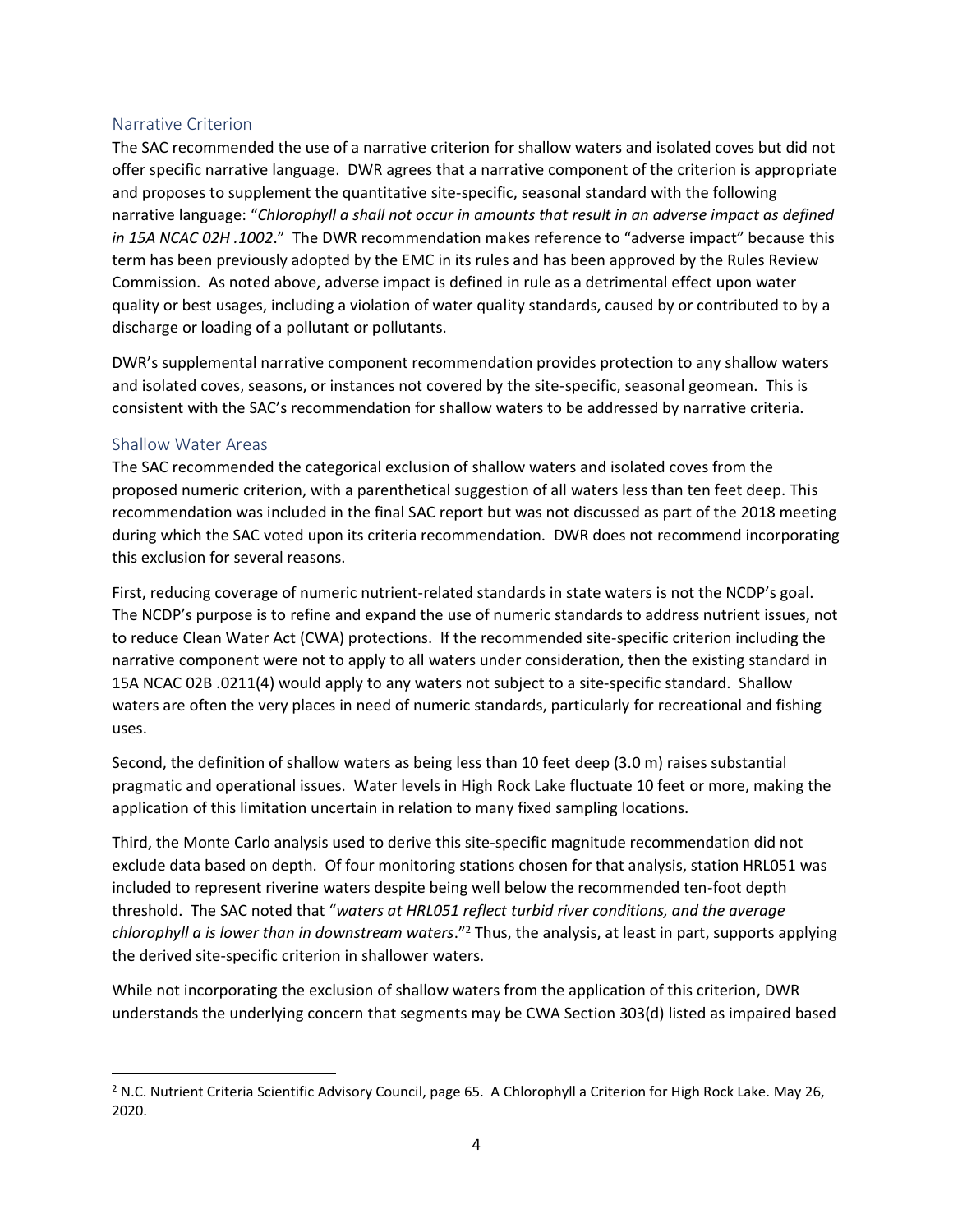on nonrepresentative sampling. Current monitoring, quality assurance and transparency protocols are sufficient to ensure representative sampling in High Rock Lake.

DWR recommends that any new monitoring efforts in High Rock Lake, whether by DWR or by third parties, comply with the following existing protocols:

- Photic zone composite and boat- or bridge-based sampling, which provide natural access and depth limitations
- DWR or third-party compliance with the DWR Ambient Lakes Monitoring Program Quality Assurance Project Plan, which provides:

"*Actual sampling points are generally located within the center or main-stem of the lake, or as determined by field staff as representative of the lake or specific areas of concern within the lake*."

• Submission of third-party data for public review during biannual integrated reports and associated Quality Assurance Protocol Procedures requirements

These safeguards ensure nonrepresentative shallow water samples are not used for assessment purposes in High Rock Lake or statewide.

## Assessment Frequency

DWR's proposed 303(d) assessment methodology implements the SAC's premise that data included in the assessment be collected in two or more years to incorporate year-to-year variability in chlorophyll a concentrations. The SAC noted that "*Limited available data with which to assess compliance with a seasonal geomean criterion for chlorophyll a presents an obvious challenge to considering a frequency component to the standard. The most common frequencies used by states are instantaneous or a frequency based on some limited number of exceedances*..."<sup>3</sup>

The SAC recommended a "greater than 1 in 3"4 approach for assessment purposes to implement the recommendation of a seasonal geomean for chlorophyll a in High Rock Lake. However, the SAC provided no justification to support the recommendation other than stating that some other states apply the "greater than 1 in 3" approach to non-toxic parameters including seasonally averaged chlorophyll a. Also, the SAC did not address delisting recommendations, which is a required component of an assessment methodology.

DWR's proposed assessment methodology represents the SAC's proposal in a practical and implementable format. The intent behind the SAC's "greater than 1 in 3" proposal for impairment determination is to verify that there is the persistence of a problem by capturing variability. DWR incorporated this concept into the proposed assessment methodology, but also ensured the assessment approach balanced impairment listing as well as delisting decisions.

<sup>&</sup>lt;sup>3</sup> N.C. Nutrient Criteria Scientific Advisory Council, page 61. A Chlorophyll a Criterion for High Rock Lake. May 26, 2020.

<sup>4</sup> The "greater than 1 in 3" approach means that a water body would be considered impaired if there were greater than 1 in 3 exceedances of the seasonal geomean.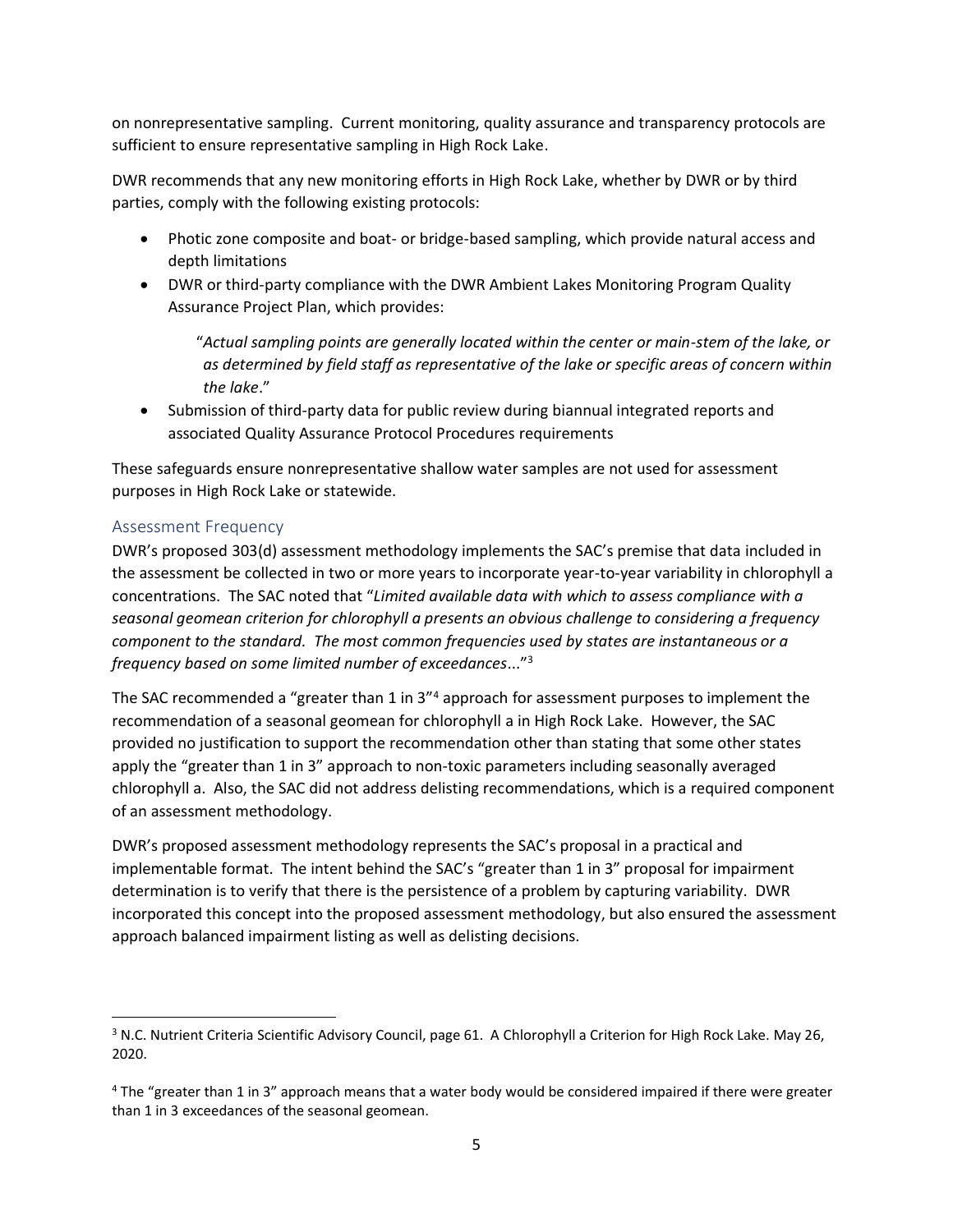DWR's proposed assessment methodology, as described below, requires at least two years of seasonal geometric means for decision-making and is designed to ensure that the proposed site-specific standard protects the lake's designated uses. The requirement of two seasonal geometric means recognizes concerns with data variability and allows for defensible delisting as well as listing decisions. Impairment determinations will require at least two years exceeding the seasonal geometric mean within an assessment period. Conversely, delisting or meeting criteria determinations will require at least two years meeting the seasonal geometric mean within an assessment period.

An additional concern with the SAC's recommendation of an impairment listing frequency of "greater than 1 in 3" is that it is inconsistent with DWR's current monitoring resources for High Rock Lake and does not provide a pathway to assess water quality in High Rock Lake without additional resources, a point that was also made by the CIC. DWR's assessment window is five years. The SAC did not explicitly address how "greater than 1 in 3" can apply to a five-year data window with existing resources. DWR's proposed assessment methodology is flexible enough to apply to the current monitoring schedule, but also provides an assessment pathway when there is more frequent data collection.

In summary, DWR's proposed 303(d) assessment methodology implements the SAC's recommended seasonal average geometric mean approach. DWR has drafted an assessment approach that balances listing and delisting decisions and incorporates the SAC's premise that more than one year of data is needed for regulatory decision making for assessment purposes.

## High Rock Lake Chlorophyll a Assessment Methodology Recommendation

DWR is not proposing a change to the assessment methodology as part of the site-specific standard adoption process. After the adoption of a site-specific standard for High Rock Lake, DWR will incorporate the complementary site-specific assessment methodology into the state's comprehensive 303(d) listing and delisting assessment methodology for EMC approval.

However, there are several reasons to preview assessment recommendations in this document. First, it clarifies assumptions necessary to conduct a Regulatory Impact Analysis and therefore to assess potential fiscal impacts. Second, review of the assessment methodology ensures that the recommended standard can be practically and functionally assessed, once adopted. Finally, this document will serve as the reference framework to explain the necessity of the proposed methodology and the intended implementation of the proposed High Rock Lake chlorophyll a site-specific standard.

DWR recommends the following assessment method to assess the proposed site-specific chlorophyll a criterion:

#### *Minimum Data Requirements*

- $\circ$  Growing season geomean calculation requires a minimum of 5 samples per growing season, collected during 5 separate months.
- $\circ$  At least 2 full growing seasons are needed to make listing or delisting decision. Data can be augmented if there is only 1 growing season in current data window. To augment, step year by year back until there are a total of 2 years of geomeans including the current data window, only as far as previous 5 years.